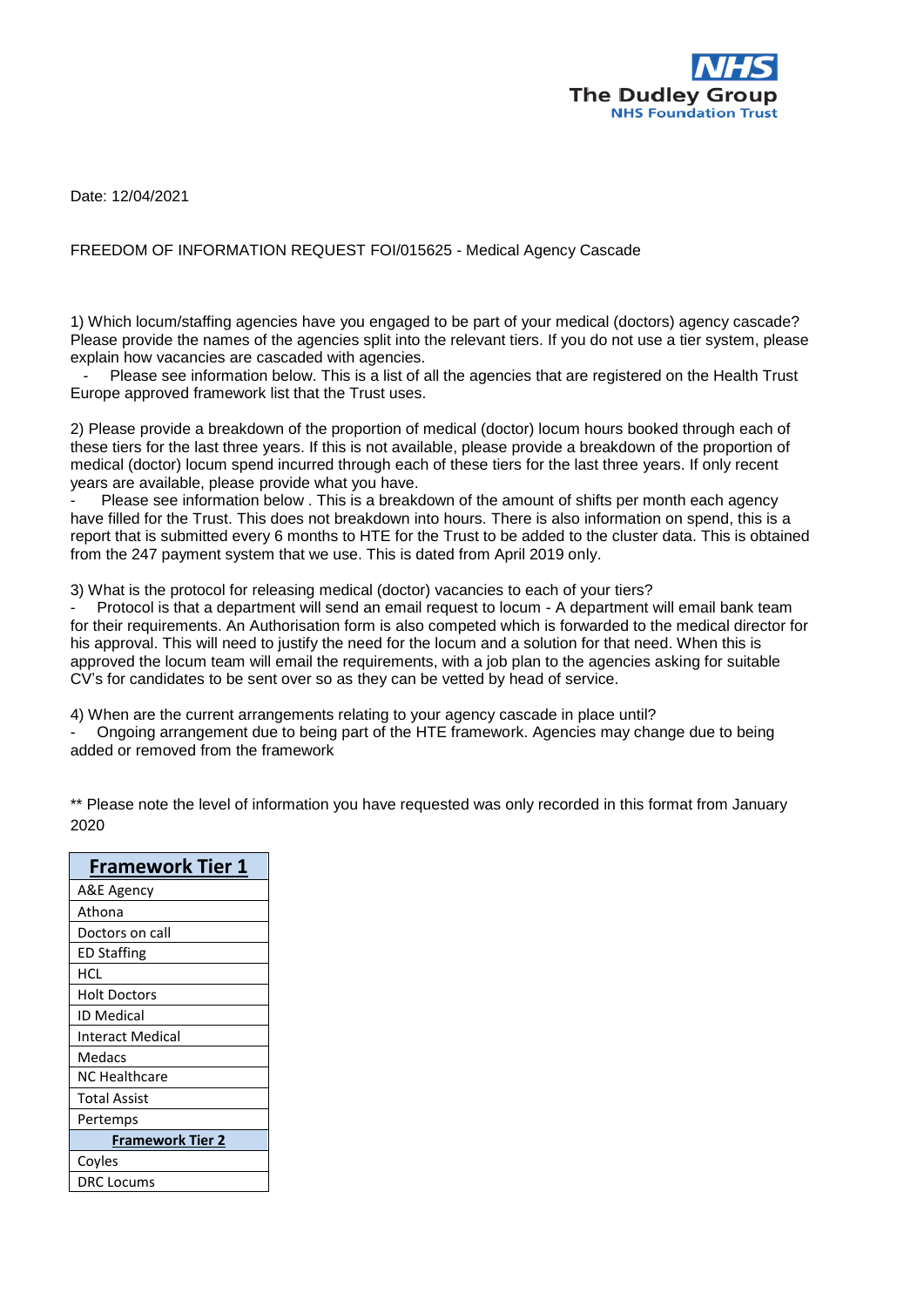| Evergood                     |
|------------------------------|
| <b>First Medical</b>         |
| <b>GPS Locums</b>            |
| IMS                          |
| <b>LAK Locums</b>            |
| Locum People                 |
| Med Team                     |
| Medecho                      |
| <b>Medics Pro</b>            |
| Medsol                       |
| Mind Professionals Ltd       |
| <b>MSI Recruitment Ltd</b>   |
| <b>National Locums</b>       |
| <b>NISI</b>                  |
| Positive Mental Health Ltd   |
| Pro Medical                  |
| Provide Medical Ltd          |
| Pulse Healthcare Ltd         |
| <b>Retinue Solutions Ltd</b> |
| <b>RIG Locums</b>            |
| <b>RMR</b>                   |
| Sensible Staffing Ltd        |
| <b>Skilled Medical</b>       |
| Surgi-call                   |
| <b>Templars Medical</b>      |
| <b>TFS Healthcare Ltd</b>    |
| <b>TNA Medical Ltd</b>       |
| <b>TXM</b>                   |
| Unite Medical                |
| <b>Non Framework</b>         |
| The Anaesthetists Agency     |

## **April 19 to March 20**

| <b>Supplier Name</b>                           | Tier         | <b>Department</b>      | <b>Hours</b> |
|------------------------------------------------|--------------|------------------------|--------------|
| <b>ACCIDENT &amp; EMERGENCY AGENCY LIMITED</b> | 1            | <b>Emergency Dept</b>  | 1768         |
| ACCIDENT & EMERGENCY AGENCY LIMITED            | 1            | Older People           | 178          |
| Athona Limited                                 | $\mathbf{1}$ | <b>Emergency Dept</b>  | 15           |
| Doctors On Call                                | 1            | Paediatrics            | 256.5        |
| Doctors On Call                                | 1            | <b>Emergency Dept</b>  | 60           |
| <b>Emergency Department Staffing Limited</b>   | 1            | <b>Emergency Dept</b>  | 63.5         |
| <b>Emergency Department Staffing Limited</b>   | 1            | <b>General Surgery</b> | 46           |
| <b>HCL DOCTORS LIMITED</b>                     | $\mathbf{1}$ | Paediatrics            | 41           |
| <b>HCL DOCTORS LIMITED</b>                     | $\mathbf{1}$ | <b>Plastic Surgery</b> | 35           |
| <b>Holt Doctors Limited</b>                    | $\mathbf{1}$ | <b>Emergency Dept</b>  | 17.5         |
| <b>Holt Doctors Limited</b>                    | 1            | Anaesthetics           | 555          |
| <b>Holt Doctors Limited</b>                    | $\mathbf{1}$ | <b>General Surgery</b> | 125          |
| <b>Holt Doctors Limited</b>                    | $\mathbf{1}$ | Paediatrics            | 47.5         |
| ID MEDICAL GROUP LIMITED                       | 1            | <b>Emergency Dept</b>  | 214          |
| ID MEDICAL GROUP LIMITED                       | 1            | <b>Acute Med Unit</b>  | 2724.5       |
| ID MEDICAL GROUP LIMITED                       | $\mathbf 1$  | Older People           | 646.5        |
| ID MEDICAL GROUP LIMITED                       | 1            | Paediatrics            | 563.5        |
| ID MEDICAL GROUP LIMITED                       | $\mathbf 1$  | <b>Plastic Surgery</b> | 880.5        |
| <b>Interact Medical Limited</b>                | 1            | <b>ENT</b>             | 8.5          |
| <b>Interact Medical Limited</b>                | 1            | <b>Emergency Dept</b>  | 135          |
| <b>Interact Medical Limited</b>                | 1            | Paediatrics            | 735          |
| <b>Medacs Healthcare Plc</b>                   | $\mathbf{1}$ | <b>Emergency Dept</b>  | 8.5          |
| <b>Medacs Healthcare Plc</b>                   | 1            | <b>General Surgery</b> | 52           |
| <b>Medacs Healthcare Plc</b>                   | $\mathbf 1$  | Paediatrics            | 16.5         |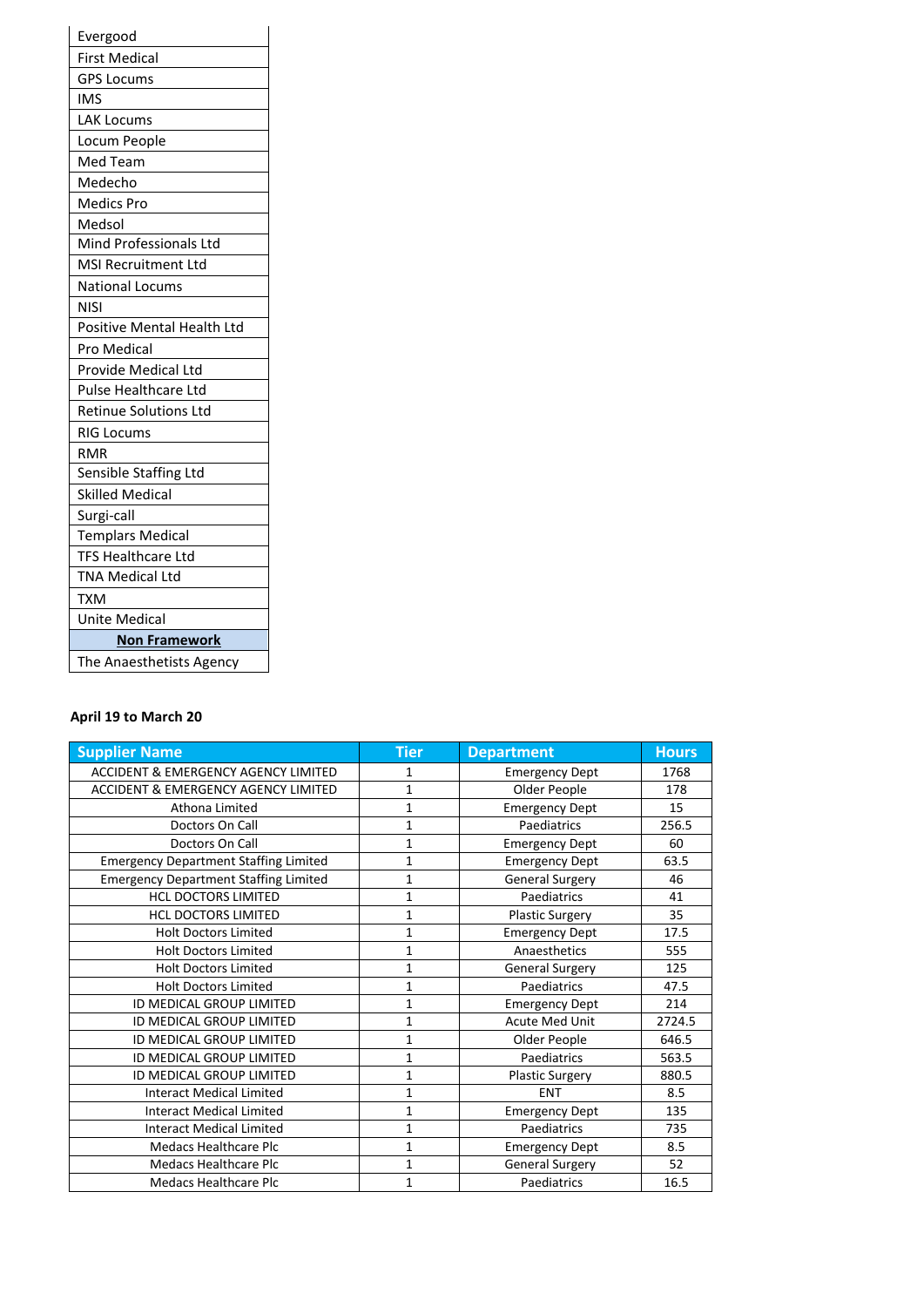| <b>Medacs Healthcare Plc</b>                       | 1                       | Trauma & Ortho         | 586.5       |
|----------------------------------------------------|-------------------------|------------------------|-------------|
| <b>Medacs Healthcare Plc</b>                       | $\mathbf 1$             | Urology                | 16.5        |
| NC Healthcare Limited                              | 1                       | <b>Acute Med Unit</b>  | 67.5        |
| NC Healthcare Limited                              | $\mathbf{1}$            | <b>General Surgery</b> | 161         |
| <b>NC Healthcare Limited</b>                       | $\mathbf{1}$            | Paediatrics            | 12          |
| NC Healthcare Limited                              | $\mathbf{1}$            | Trauma & Ortho         | 388.5       |
| Pertemps Medical Limited                           | 1                       | <b>Plastic Surgery</b> | 59          |
| Pertemps Medical Limited                           | 1                       | <b>General Surgery</b> | 37.0        |
| <b>Total Assist Recruitment Limited</b>            | 1                       | <b>Emergency Dept</b>  | 117.5       |
| <b>Total Assist Recruitment Limited</b>            | $\mathbf 1$             | Acute Med Unit         | 574.5       |
| <b>Total Assist Recruitment Limited</b>            | $\mathbf{1}$            | <b>General Surgery</b> | 23.0        |
| <b>Total Assist Recruitment Limited</b>            | $\mathbf{1}$            |                        | 937         |
|                                                    |                         | Obstetrics             |             |
| <b>Total Assist Recruitment Limited</b>            | $\mathbf{1}$            | Older People           | 1760        |
| Coyles                                             | $\overline{2}$          | N/A                    | 0           |
| <b>DRC</b> Locums                                  | $\overline{2}$          | N/A                    | $\pmb{0}$   |
| Evergood                                           | $\overline{2}$          | N/A                    | 0           |
| <b>First Medical</b>                               | $\overline{2}$          | N/A                    | 0           |
| <b>GPS Locums</b>                                  | $\overline{2}$          | N/A                    | 0           |
| Immediate Medical Solutions Ltd (IMS)              | $\overline{2}$          | <b>Emergency Dept</b>  | 343         |
| Immediate Medical Solutions Ltd (IMS)              | $\overline{2}$          | Obstetrics             | 64.5        |
| Immediate Medical Solutions Ltd (IMS)              | $\mathbf 2$             | Older People           | 26.25       |
| Immediate Medical Solutions Ltd (IMS)              | $\overline{2}$          | Paediatrics            | 12          |
| <b>LAK Locums Limited</b>                          | $\overline{2}$          | Older People           | 71          |
| <b>LAK Locums Limited</b>                          | $\overline{2}$          | <b>Emergency Dept</b>  | 422.5       |
| Locum People Ltd                                   | $\overline{2}$          | Paediatrics            | 280         |
| Locum People Ltd                                   | $\overline{2}$          | Acute Med Unit         | 7.5         |
| Med Team                                           | $\overline{2}$          | N/A                    | 0           |
| Medecho Ltd                                        | $\overline{2}$          | <b>Emergency Dept</b>  | 9.5         |
| Medecho Ltd                                        | $\overline{2}$          | <b>General Surgery</b> | 33          |
| MedicsPro Limited                                  | $\overline{2}$          | Older People           | 596.5       |
| Medsol Healthcare Services Ltd                     | $\overline{2}$          | <b>Emergency Dept</b>  | 116.5       |
| Medsol Healthcare Services Ltd                     | $\overline{2}$          | Obstetrics             | 200.5       |
| Mind Professionals Ltd                             | $\mathbf 2$             | N/A                    | 0           |
| <b>MSI Recruitment Ltd</b>                         | $\overline{2}$          | N/A                    | 0           |
| National Locums Limited                            | $\overline{2}$          | <b>Emergency Dept</b>  | 760         |
| National Locums Limited                            | $\overline{2}$          |                        | 486         |
|                                                    | $\overline{2}$          | Older People           | 8.5         |
| National Locums Limited<br>National Locums Limited | $\overline{2}$          | <b>Plastic Surgery</b> |             |
|                                                    | $\overline{2}$          | Stroke                 | 166.5       |
| NISI ENTERPRISES LIMITED                           |                         | <b>General Surgery</b> | 48.5        |
| NISI ENTERPRISES LIMITED                           | 2                       | <b>Emergency Dept</b>  | 415         |
| Positive Mental Health Ltd                         | $\overline{2}$          | N/A                    | 0           |
| ProMedical Personnel Limited                       | 2                       | <b>Emergency Dept</b>  | 67          |
| ProMedical Personnel Limited                       | $\overline{2}$          | Obstetrics             | 301         |
| ProMedical Personnel Limited                       | $\overline{2}$          | Paediatrics            | 552         |
| ProMedical Personnel Limited                       | 2                       | Trauma & Ortho         | 106.5       |
| Provide Medical Ltd                                | $\mathbf 2$             | N/A                    | 0           |
| Pulse Healthcare Ltd                               | $\mathbf 2$             | N/A                    | 0           |
| Retinue Solutions Ltd                              | $\overline{2}$          | N/A                    | 0           |
| <b>RIG Locums Limited</b>                          | $\overline{2}$          | <b>Emergency Dept</b>  | 78          |
| RIG Locums Limited                                 | $\overline{2}$          | Paediatrics            | 37.5        |
| <b>RMR Recruitment Limited</b>                     | $\overline{2}$          | Obstetrics             | 97.5        |
| Sensible Staffing Ltd                              | $\overline{2}$          | N/A                    | $\mathsf 0$ |
| <b>Skilled Medical</b>                             | $\overline{2}$          | N/A                    | $\mathsf 0$ |
| Surgi-call                                         | $\overline{2}$          | N/A                    | $\mathsf 0$ |
| <b>Templars Medical</b>                            | 2                       | N/A                    | 0           |
| <b>TFS Healthcare Ltd</b>                          | $\overline{2}$          | N/A                    | 0           |
| TNA Medical Ltd                                    | 2                       | N/A                    | 0           |
| <b>TXM Healthcare Limited</b>                      | $\overline{\mathbf{c}}$ | Acute Med Unit         | 38          |
| <b>Unite Medical</b>                               | $\overline{2}$          | N/A                    | $\mathbf 0$ |
|                                                    |                         |                        |             |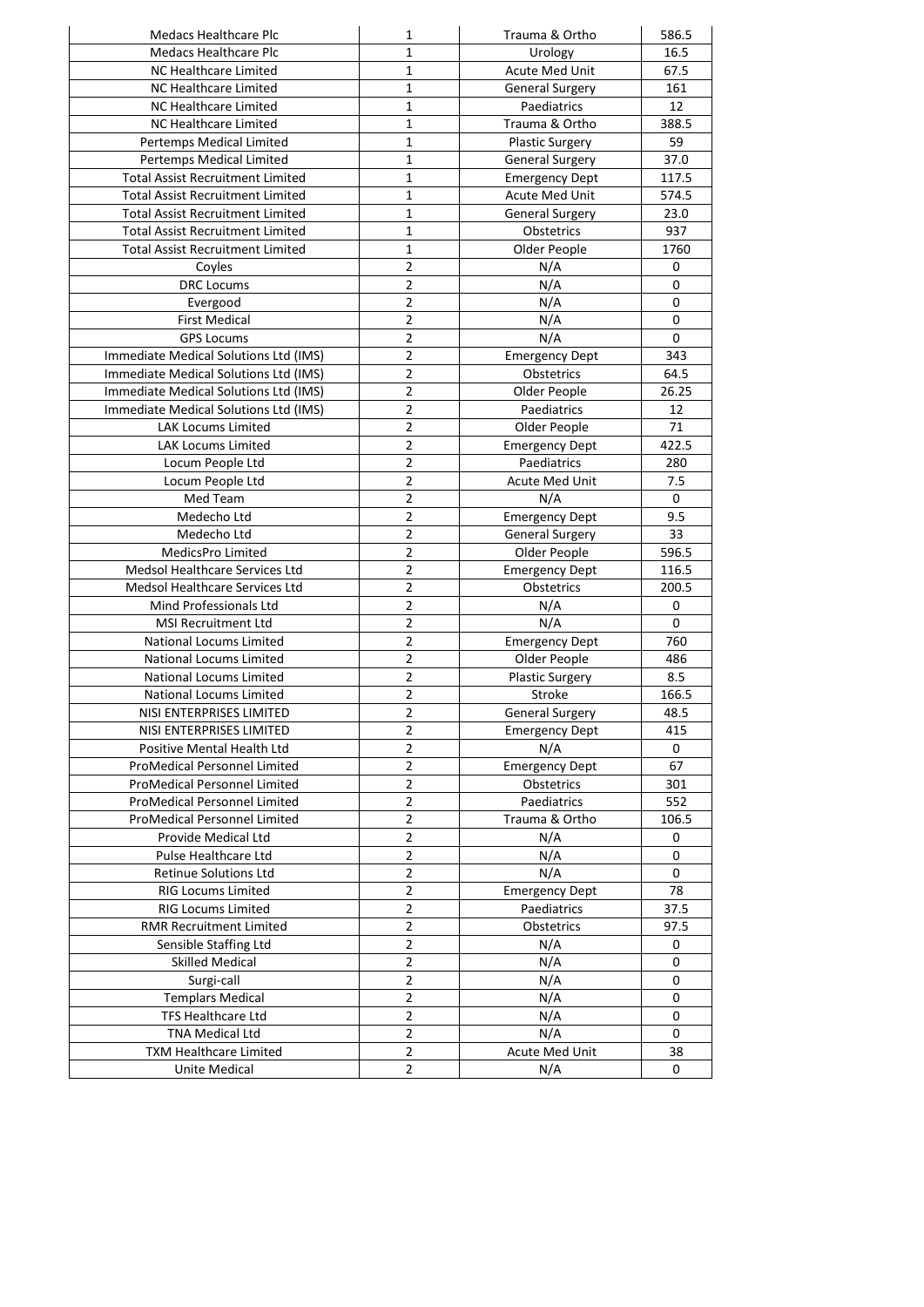| <b>Supplier Name</b>                           | <b>Tier</b>    | <b>Department</b>      | <b>Hours</b> |
|------------------------------------------------|----------------|------------------------|--------------|
| <b>ACCIDENT &amp; EMERGENCY AGENCY LIMITED</b> | 1              | <b>Emergency Dept</b>  | 170          |
| Athona Limited                                 | $\mathbf{1}$   | <b>Emergency Dept</b>  | 7.5          |
| Doctors On Call                                | $\mathbf{1}$   | Paediatrics            | 1734         |
| <b>Emergency Department Staffing Limited</b>   | $\mathbf{1}$   | <b>Emergency Dept</b>  | 95           |
| <b>HCL DOCTORS LIMITED</b>                     | $\mathbf{1}$   | Acute Med Unit         | 527.5        |
| <b>HCL DOCTORS LIMITED</b>                     | $\mathbf{1}$   | Older People           | 571          |
| <b>HCL DOCTORS LIMITED</b>                     | 1              | Paediatrics            | 29.00        |
| <b>Holt Doctors Limited</b>                    | $\mathbf{1}$   | Anaesthetics           | 704          |
| ID MEDICAL GROUP LIMITED                       | 1              | Dermatology            | 272          |
| ID MEDICAL GROUP LIMITED                       | $\mathbf{1}$   | Gastroenterology       | 1327.5       |
| ID MEDICAL GROUP LIMITED                       | 1              | Older People           | 312          |
| ID MEDICAL GROUP LIMITED                       | $\mathbf{1}$   | Ophthalmology          | 208.3        |
| ID MEDICAL GROUP LIMITED                       | 1              | Paediatrics            | 32           |
| ID MEDICAL GROUP LIMITED                       | $\mathbf{1}$   | <b>Plastic Surgery</b> | 230.5        |
| <b>Interact Medical Limited</b>                | 1              | Paediatrics            | 388.5        |
| Medacs                                         | 1              | N/A                    | 0            |
| NC Healthcare Limited                          | $\mathbf{1}$   | <b>Emergency Dept</b>  | 583          |
| <b>NC Healthcare Limited</b>                   | 1              | Obstetrics             | 261.5        |
| NC Healthcare Limited                          | 1              | Paediatrics            | 42.5         |
| Pertemps Medical Limited                       | 1              | <b>General Surgery</b> | 434          |
| Pertemps Medical Limited                       | $\mathbf{1}$   | Older People           | 383.5        |
| Pertemps Medical Limited                       | 1              | <b>Respiratory Med</b> | 198          |
| Pertemps Medical Limited                       | 1              | Urology                | 60.5         |
| <b>Total Assist Recruitment Limited</b>        | $\mathbf{1}$   | Acute Med Unit         | 213.5        |
| <b>Total Assist Recruitment Limited</b>        | $\mathbf{1}$   | Obstetrics             | 112          |
| <b>Total Assist Recruitment Limited</b>        | 1              | Stroke                 | 606          |
| Coyles                                         | $\overline{2}$ | N/A                    | 0            |
| <b>DRC</b> Locums                              | $\overline{2}$ | N/A                    | 0            |
| <b>Evergood Associates Limited</b>             | $\mathcal{P}$  | Paediatrics            | 402.5        |
| <b>First Medical</b>                           | $\overline{2}$ | N/A                    | 0            |
| <b>GPS Locums</b>                              | $\overline{2}$ | N/A                    | 0            |
| Immediate Medical Solutions Ltd (IMS)          | $\overline{2}$ | Obstetrics             | 829          |
| LAK Locums Limited                             | $\overline{2}$ | <b>Emergency Dept</b>  | 361          |
| Locum People Ltd                               | $\overline{2}$ | Paediatrics            | 61           |
| Med Team                                       | $\overline{2}$ | N/A                    | 0            |
| Medecho Ltd                                    | $\overline{2}$ | Obstetrics             | 311          |
| Medecho Ltd                                    | $\overline{2}$ | Older People           | 227          |
| Medsol Healthcare Services Ltd                 | $\overline{2}$ | Paediatrics            | 111          |
| Mind Professionals Ltd                         | $\overline{2}$ | N/A                    | 0            |
| MSI Recruitment Ltd                            | $\overline{2}$ | N/A                    | 0            |
| National Locums Limited                        | 2              | Dermatology            | 504.5        |
| National Locums Limited                        | $\overline{2}$ | <b>Emergency Dept</b>  | 1576         |
| National Locums Limited                        | $\overline{2}$ | Paediatrics            | 90           |
| National Locums Limited                        | $\overline{2}$ | Rheumatology           | 377          |
| NISI ENTERPRISES LIMITED                       | $\overline{2}$ | <b>Emergency Dept</b>  | 66.5         |